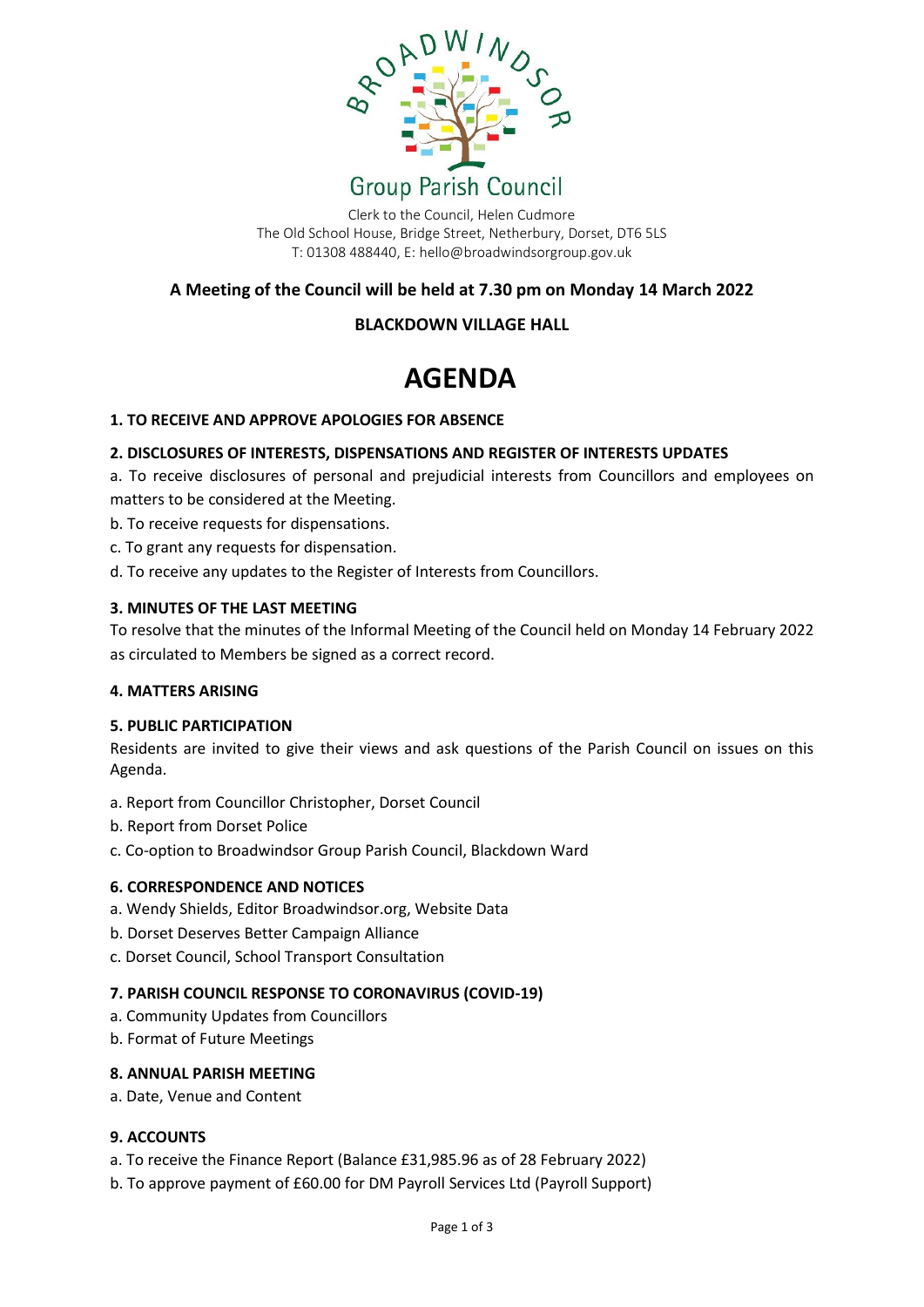- c. To approve payment of £6.26 for HMRC (NI)
- d. To approve payment of £156.00 for CJ & JW Penney (Hedge Trimming)
- e. To approve payment of £40.00 for Alison Mitchell (Allotment Deposit)
- f. To approve payment of £91.50 for Councillor Leader (Telephone Kiosk Materials)
- g. To approve payment of £115.35 for Mr. C Edgerley (Telephone Kiosk Materials)
- h. To approve payment of £200.00 for Bridport and District Citizens Advice (Grant)
- i. To approve payment of £150.00 for Broadwindsor Group Community Land Trust (Grant)
- j. To approve payment of £67.78 for the Clerk (Expenses February, March 2022)
- k. To approve payment of £21.00 for Dorset Council (Litter Bin Collection)
- l. To approve payment of £118.80 for Total Web Solutions (Domain Name Two Years)

# **10. PLANNING APPLICATIONS**

# **a. Applications Received and Circulated for Consultation**

P/HOU/2022/01177, Ashleigh, Chard Road, Drimpton, DT8 3RF P/VOC/2022/01368, Hillside, Stony Knaps, Winsham, TA20 4NY

# **b. Other Applications**

#### **c. Results**

P/NMA/2022/01035, Hillside, Stony Knaps, Winsham, TA20 4N (Amendment to planning permission WD/D/18/000053): Refused

P/TRT/2022/00039, Chestnut Cottage, Chard Road, Drimpton, DT8 3RF: Consent (Tree Works)

P/LBC/2021/04144, Rose Cottage, B3165 School Lane, Blackdown, DT8 3LE: Granted

P/HOU/2021/01463, Wood Farm, Wood Lane, Kittwhistle, DT8 3LG: Granted

WD/D/20/001756, Broadwindsor Craft and Design Centre, Redlands Lane, Broadwindsor, DT8 3PX: Refused

# **11. BROADWINDSOR COMMUNITY PUB UPDATE**

# **12. LEWESDON HILL PROJECT UPDATE**

# **13. QUEEN'S PLATINUM JUBILEE CELEBRATIONS UPDATE**

a. Broadwindsor Fun Group, Request to Plant Tree

# **14. CLIMATE CHANGE EMERGENCY**

a. Working Group Update

# **15. ALLOTMENTS**

a. 2022 Renewals

#### **16. WELCOME PACK UPDATE**

# **17. BROADBAND SERVICE WITHIN THE GROUPED PARISH AREA**

#### **18. HIGHWAYS**

- a. Report from the Footpaths Officer
- b. Verge Management in the Grouped Parish Area
- c. Grouped Parish Speed Limits
- d. Village Signage

#### **19. AFFORDABLE HOUSING**

a. Report from the Broadwindsor Group Parish Community Land Trust